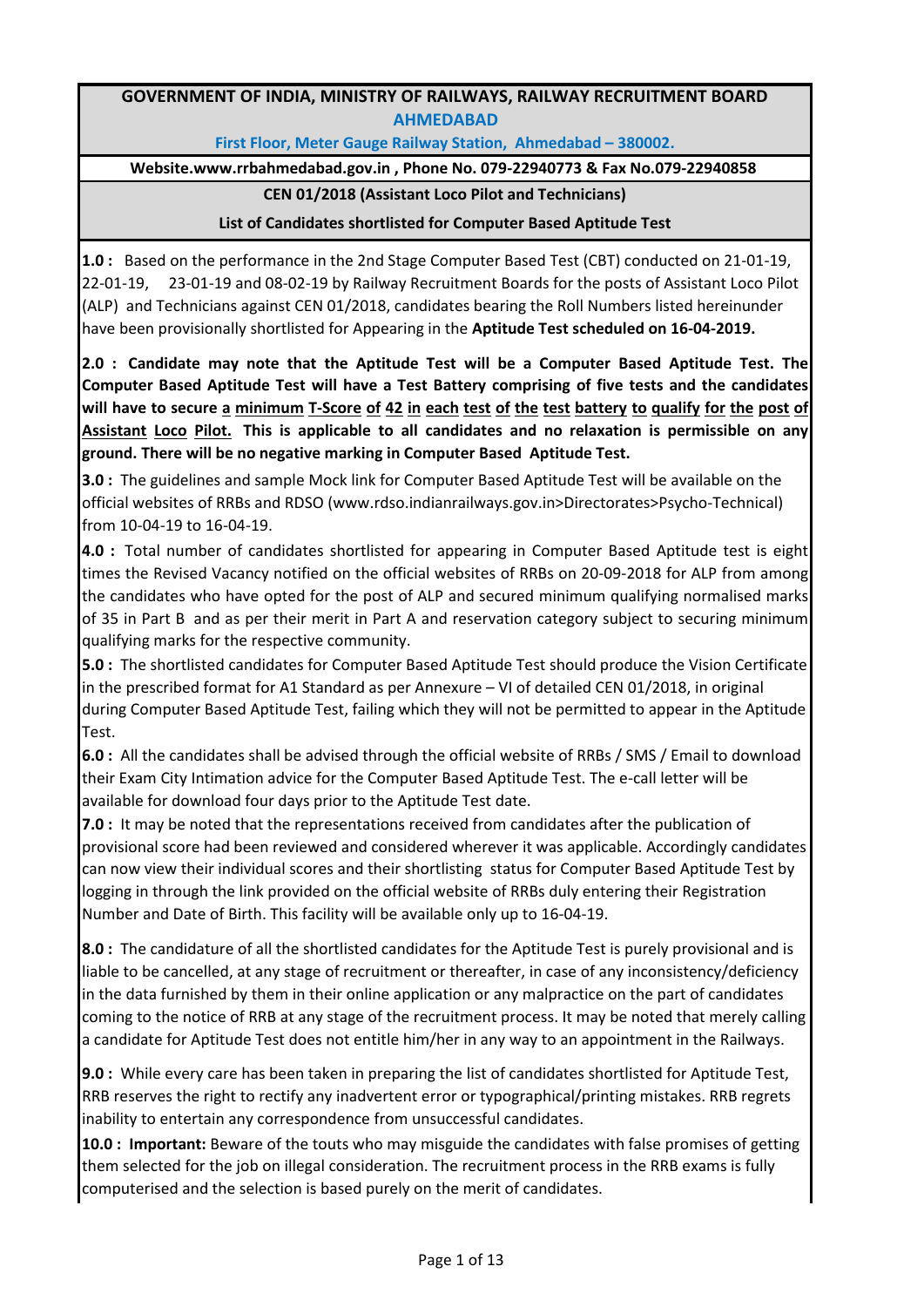11.0 : Candidates are advised to regularly visit RRB's official website for the updates.

12.0 : The Roll Numbers of the provisionally qualified candidates for Aptitude Test are arranged horizontally in ascending order and not in order of merit.

| 121008080310271 | 121011020230016 | 121027087540194 | 141013080000087 | 151003092870256 |
|-----------------|-----------------|-----------------|-----------------|-----------------|
| 151007042730345 | 151010092870028 | 151010092870045 | 151010095160077 | 151012006730467 |
| 151012095640049 | 151015090020046 | 151016095160011 | 151021087880025 | 151023092870282 |
| 151025087880051 | 151026042730374 | 151026090020127 | 151028086960066 | 151029095170017 |
| 161001093090014 | 161002083900043 | 161007083900118 | 161008083900165 | 161013083900044 |
| 161027095380027 | 171001083870129 | 171002083870347 | 171011087470642 | 171013042460275 |
| 171015083870451 | 171020016740264 | 171023078860061 | 171025083870443 | 171026083870261 |
| 201001050810345 | 201003050810333 | 201003080400160 | 201003093880100 | 201004080400319 |
| 201004093500054 | 201005080410100 | 201009081600324 | 201010050810358 | 201010080410203 |
| 201010093500076 | 201010093500152 | 201010093880035 | 201010093880114 | 201011080410640 |
| 201012080410508 | 201014079370092 | 201015048020033 | 201015080400695 | 201015080410504 |
| 201017081590154 | 201017093500148 | 201018050810257 | 201018080400103 | 201019080400177 |
| 201019080400454 | 201020048020031 | 201020050810138 | 201022081600123 | 201023080400092 |
| 201023080400255 | 201023093500199 | 201024080400155 | 201024080410181 | 201024080410346 |
| 201025079380079 | 201026081600092 | 201027050810127 | 201027079380207 | 201027093500051 |
| 201028079380162 | 201028079380239 | 201028080400086 | 201029080410544 | 201030079380075 |
| 221001078730021 | 221001078730060 | 221001078730092 | 221001078730102 | 221001078730154 |
| 221001078730163 | 221001078730169 | 221001078730185 | 221001078730192 | 221001078730193 |
| 221001078730195 | 221001078730215 | 221001080010014 | 221001080010019 | 221001080010045 |
| 221001080010096 | 221001080010165 | 221001080010187 | 221001080020009 | 221001080020016 |
| 221001080020048 | 221001080020123 | 221001080020140 | 221001080020184 | 221001080020189 |
| 221001080020206 | 221001080020207 | 221001080020214 | 221001080020217 | 221001080020324 |
| 221001080020372 | 221001080020442 | 221001080020947 | 221001080040010 | 221001080040012 |
| 221001080040046 | 221001080040118 | 221001080040129 | 221001080040152 | 221001080040219 |
| 221001080040235 | 221001080050008 | 221001080050019 | 221001080050026 | 221001080050054 |
| 221001080050180 | 221001080050188 | 221001080050191 | 221001080050220 | 221001080380059 |
| 221001080380064 | 221001080380098 | 221001080380114 | 221001080380164 | 221001080380207 |
| 221001080390020 | 221001080390026 | 221001080390100 | 221001080390118 | 221001080390140 |
| 221001081330059 | 221001081330079 | 221001081330090 | 221001081330094 | 221001081330136 |
| 221001081330192 | 221001081330225 | 221001081330231 | 221001081410015 | 221001081410066 |
| 221001081410075 | 221001081410100 | 221001081410151 | 221001081410183 | 221001081410187 |
| 221001081410188 | 221001081580028 | 221001081580032 | 221001081580333 | 221001081580346 |
| 221001081580376 | 221001082080055 | 221001082080081 | 221001082080228 | 221001082280027 |
| 221001083340187 | 221001083480422 | 221002078730017 | 221002078730051 | 221002078730086 |
| 221002078730104 | 221002078730151 | 221002078730192 | 221002078730211 | 221002080010025 |
| 221002080010077 | 221002080010086 | 221002080010092 | 221002080010164 | 221002080010177 |
| 221002080010208 | 221002080010213 | 221002080010223 | 221002080010236 | 221002080020131 |
| 221002080020157 | 221002080020180 | 221002080020228 | 221002080020350 | 221002080020361 |
| 221002080020421 | 221002080020609 | 221002080040027 | 221002080040090 | 221002080040117 |
| 221002080040152 | 221002080040197 | 221002080040206 | 221002080050005 | 221002080050010 |
| 221002080050024 | 221002080050028 | 221002080050048 | 221002080050053 | 221002080050062 |
| 221002080050086 | 221002080050088 | 221002080050134 | 221002080050151 | 221002080050178 |
| 221002080050187 | 221002080380023 | 221002080380038 | 221002080380063 | 221002080380093 |
| 221002080380149 | 221002080380199 | 221002080390051 | 221002080390083 | 221002080390102 |
| 221002080390111 | 221002080390132 | 221002080390134 | 221002080390135 | 221002080390180 |
| 221002080390199 | 221002080390202 | 221002081330015 | 221002081330024 | 221002081330072 |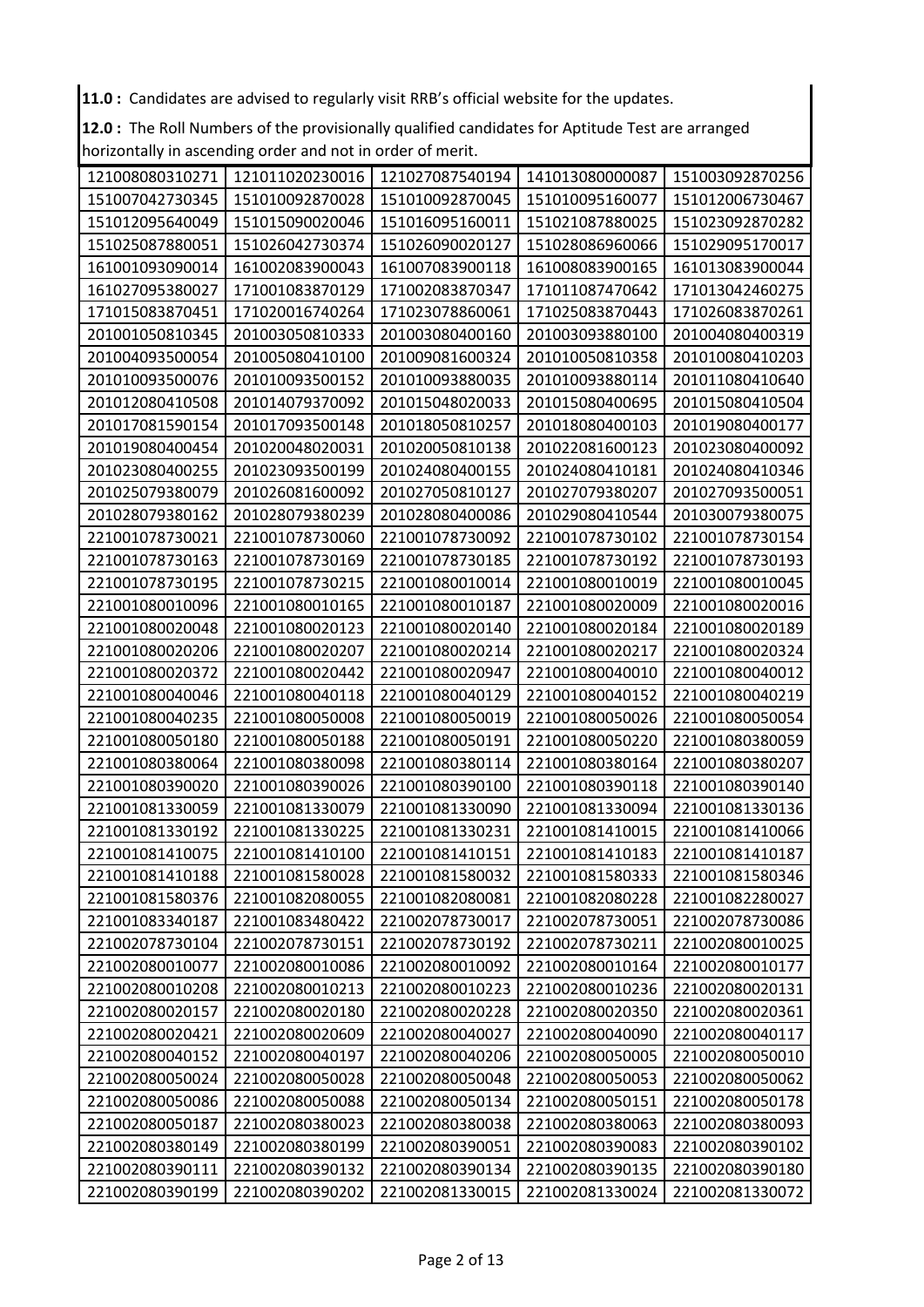| 221002081330088 | 221002081330109 | 221002081330127 | 221002081330183 | 221002081330215 |
|-----------------|-----------------|-----------------|-----------------|-----------------|
| 221002081410071 | 221002081410110 | 221002081410179 | 221002081580427 | 221002082080035 |
| 221002082080078 | 221002082080099 | 221002082080122 | 221002082080141 | 221002082080153 |
| 221002082280024 | 221002082280065 | 221002082280066 | 221002082280108 | 221002082280169 |
| 221002082280171 | 221002082280228 | 221002083480580 | 221002083480941 | 221003078730004 |
| 221003078730023 | 221003078730057 | 221003078730092 | 221003078730123 | 221003078730134 |
| 221003078730220 | 221003078730222 | 221003080010005 | 221003080010024 | 221003080010035 |
| 221003080010041 | 221003080010049 | 221003080010068 | 221003080010070 | 221003080010076 |
| 221003080010086 | 221003080010096 | 221003080010161 | 221003080010243 | 221003080020009 |
| 221003080020012 | 221003080020015 | 221003080020024 | 221003080020025 | 221003080020027 |
| 221003080020028 | 221003080020030 | 221003080020041 | 221003080020042 | 221003080020045 |
| 221003080020051 | 221003080020081 | 221003080020086 | 221003080020119 | 221003080020134 |
| 221003080020156 | 221003080020185 | 221003080020213 | 221003080020218 | 221003080020223 |
| 221003080020286 | 221003080020287 | 221003080020291 | 221003080020308 | 221003080020331 |
| 221003080020378 | 221003080020398 | 221003080020413 | 221003080020416 | 221003080040081 |
| 221003080040184 | 221003080040201 | 221003080050001 | 221003080050009 | 221003080050024 |
| 221003080050088 | 221003080050139 | 221003080050194 | 221003080380055 | 221003080380103 |
| 221003080380105 | 221003080380117 | 221003080380144 | 221003080380147 | 221003080380160 |
| 221003080380185 | 221003080380188 | 221003080380207 | 221003080380221 | 221003080390018 |
| 221003080390028 | 221003080390032 | 221003080390077 | 221003080390084 | 221003080390109 |
| 221003080390120 | 221003080390135 | 221003080390144 | 221003080390164 | 221003080390172 |
| 221003080390176 | 221003080390185 | 221003080390210 | 221003080390227 | 221003080390228 |
| 221003081330035 | 221003081330056 | 221003081330076 | 221003081330155 | 221003081410105 |
| 221003081410148 | 221003081580012 | 221003082080023 | 221003082080055 | 221003082080085 |
| 221003082080143 | 221003082080227 | 221003082280176 | 221003082280214 | 221004078730005 |
| 221004078730010 | 221004078730022 | 221004078730030 | 221004078730039 | 221004078730047 |
| 221004078730050 | 221004078730051 | 221004078730055 | 221004078730064 | 221004078730079 |
| 221004078730082 | 221004078730091 | 221004078730106 | 221004078730165 | 221004078730187 |
| 221004078730195 | 221004078730212 | 221004080010042 | 221004080010055 | 221004080010075 |
| 221004080010103 | 221004080010124 | 221004080010189 | 221004080010199 | 221004080010223 |
| 221004080020026 | 221004080020031 | 221004080020130 | 221004080020143 | 221004080020219 |
| 221004080020255 | 221004080020257 | 221004080020433 | 221004080020436 | 221004080020955 |
| 221004080040020 | 221004080040126 | 221004080040203 | 221004080040231 | 221004080050061 |
| 221004080050075 | 221004080050113 | 221004080050121 | 221004080050125 | 221004080050204 |
| 221004080050220 | 221004080380040 | 221004080380095 | 221004080380179 | 221004080380195 |
| 221004080380207 | 221004080390011 | 221004080390027 | 221004080390031 | 221004080390057 |
| 221004080390066 | 221004080390106 | 221004080390136 | 221004080390158 | 221004080390172 |
| 221004080390216 | 221004080390231 | 221004080390232 | 221004080390239 | 221004081330050 |
| 221004081330146 | 221004081330238 | 221004081410056 | 221004081410099 | 221004081410203 |
| 221004081580279 | 221004082080011 | 221004082080063 | 221004082080135 | 221004082080150 |
| 221004082080164 | 221004082080166 | 221004082080178 | 221004082080204 | 221004082280014 |
| 221004082280060 | 221004082280105 | 221004082280129 | 221004082280217 | 221004083340001 |
| 221005078730006 | 221005078730014 | 221005078730015 | 221005078730020 | 221005078730047 |
| 221005078730050 | 221005078730058 | 221005078730091 | 221005078730102 | 221005078730108 |
| 221005078730196 | 221005080010008 | 221005080010012 | 221005080010015 | 221005080010021 |
| 221005080010077 | 221005080010101 | 221005080010104 | 221005080010136 | 221005080010144 |
| 221005080010151 | 221005080010170 | 221005080010208 | 221005080010219 | 221005080010232 |
| 221005080020008 | 221005080020071 | 221005080020082 | 221005080020086 | 221005080020125 |
| 221005080020222 | 221005080020337 | 221005080020387 | 221005080020429 | 221005080020430 |
| 221005080040009 | 221005080040014 | 221005080040016 | 221005080040049 | 221005080040078 |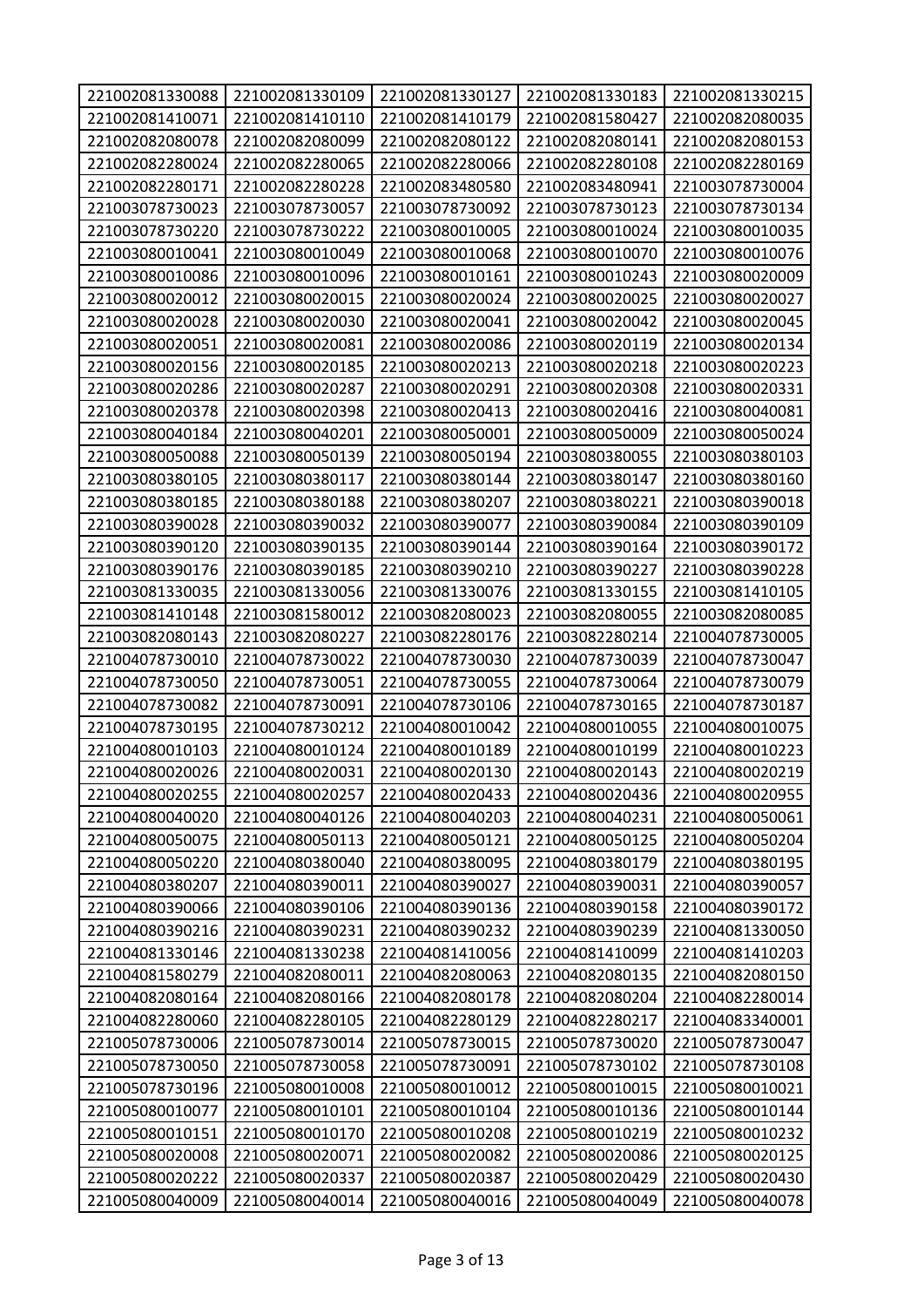| 221005080040099 | 221005080040150 | 221005080040154 | 221005080040175 | 221005080040218 |
|-----------------|-----------------|-----------------|-----------------|-----------------|
| 221005080050018 | 221005080050022 | 221005080050023 | 221005080050046 | 221005080050172 |
| 221005080050184 | 221005080050200 | 221005080380006 | 221005080380008 | 221005080380044 |
| 221005080380046 | 221005080380059 | 221005080380064 | 221005080380066 | 221005080380084 |
| 221005080380089 | 221005080380104 | 221005080380115 | 221005080380147 | 221005080380151 |
| 221005080380186 | 221005080380202 | 221005080380203 | 221005080380219 | 221005080380221 |
| 221005080390022 | 221005080390066 | 221005080390068 | 221005080390086 | 221005080390112 |
| 221005080390142 | 221005080390148 | 221005080390173 | 221005080390182 | 221005080390209 |
| 221005081330020 | 221005081330037 | 221005081330055 | 221005081330073 | 221005081330129 |
| 221005081330233 | 221005081410048 | 221005081410063 | 221005081410082 | 221005082080002 |
| 221005082080013 | 221005082080109 | 221005082280004 | 221005082280034 | 221005082280056 |
| 221005082280152 | 221006078730009 | 221006078730032 | 221006078730043 | 221006078730113 |
| 221006078730147 | 221006078730163 | 221006078730186 | 221006078730198 | 221006078730230 |
| 221006080010017 | 221006080010022 | 221006080010066 | 221006080010125 | 221006080010134 |
| 221006080010141 | 221006080010145 | 221006080010157 | 221006080010165 | 221006080010167 |
| 221006080010168 | 221006080020023 | 221006080020031 | 221006080020032 | 221006080020111 |
| 221006080020221 | 221006080020225 | 221006080020308 | 221006080020426 | 221006080040005 |
| 221006080040205 | 221006080040209 | 221006080050053 | 221006080050089 | 221006080050092 |
| 221006080050110 | 221006080050124 | 221006080050144 | 221006080050166 | 221006080050169 |
| 221006080050186 | 221006080050220 | 221006080050222 | 221006080050225 | 221006080380023 |
| 221006080380024 | 221006080380039 | 221006080380043 | 221006080380048 | 221006080380064 |
| 221006080380074 | 221006080380080 | 221006080380089 | 221006080380108 | 221006080380135 |
| 221006080380144 | 221006080380155 | 221006080380158 | 221006080390012 | 221006080390172 |
| 221006080390195 | 221006081330006 | 221006081330142 | 221006081330164 | 221006081410124 |
| 221006081410130 | 221006081410205 | 221006081410216 | 221006081410219 | 221006081410228 |
| 221006082280145 | 221006083340047 | 221006083480828 | 221007078730011 | 221007078730026 |
| 221007078730079 | 221007078730090 | 221007078730093 | 221007078730109 | 221007078730139 |
| 221007078730145 | 221007078730166 | 221007080010021 | 221007080010085 | 221007080010090 |
| 221007080010154 | 221007080010199 | 221007080010237 | 221007080020007 | 221007080020018 |
| 221007080020077 | 221007080020104 | 221007080020119 | 221007080020156 | 221007080020216 |
| 221007080020252 | 221007080020266 | 221007080020271 | 221007080020292 | 221007080020330 |
| 221007080020463 | 221007080050019 | 221007080050048 | 221007080050072 | 221007080050241 |
| 221007080380007 | 221007080380021 | 221007080380030 | 221007080380040 | 221007080380047 |
| 221007080380054 | 221007080380061 | 221007080380150 | 221007080380171 | 221007080380176 |
| 221007080380195 | 221007080380203 | 221007080380207 | 221007080380209 | 221007080380211 |
| 221007080380220 | 221007080380221 | 221007080380222 | 221007080380395 | 221007080380476 |
| 221007080390015 | 221007080390023 | 221007080390032 | 221007080390097 | 221007080390104 |
| 221007080390142 | 221007080390150 | 221007081330009 | 221007081330018 | 221007081330114 |
| 221007081330125 | 221007081330148 | 221007081330239 | 221007081410009 | 221007081410102 |
| 221007081410103 | 221007081410151 | 221007081410162 | 221007081580318 | 221007081580402 |
| 221007081580440 | 221007082280002 | 221007082280016 | 221007082280122 | 221007082280218 |
| 221007083340209 | 221008078730010 | 221008078730014 | 221008078730028 | 221008078730075 |
| 221008078730087 | 221008078730103 | 221008078730104 | 221008078730112 | 221008078730147 |
| 221008078730152 | 221008078730197 | 221008078730204 | 221008078730206 | 221008080010007 |
| 221008080010048 | 221008080010090 | 221008080010132 | 221008080010162 | 221008080010173 |
| 221008080010201 | 221008080010211 | 221008080010230 | 221008080020023 | 221008080020027 |
| 221008080020039 | 221008080020044 | 221008080020152 | 221008080020196 | 221008080020210 |
| 221008080020229 | 221008080020404 | 221008080020433 | 221008080020454 | 221008080020466 |
| 221008080040006 | 221008080040023 | 221008080040028 | 221008080040100 | 221008080040218 |
| 221008080050069 | 221008080050079 | 221008080050098 | 221008080050110 | 221008080050145 |
|                 |                 |                 |                 |                 |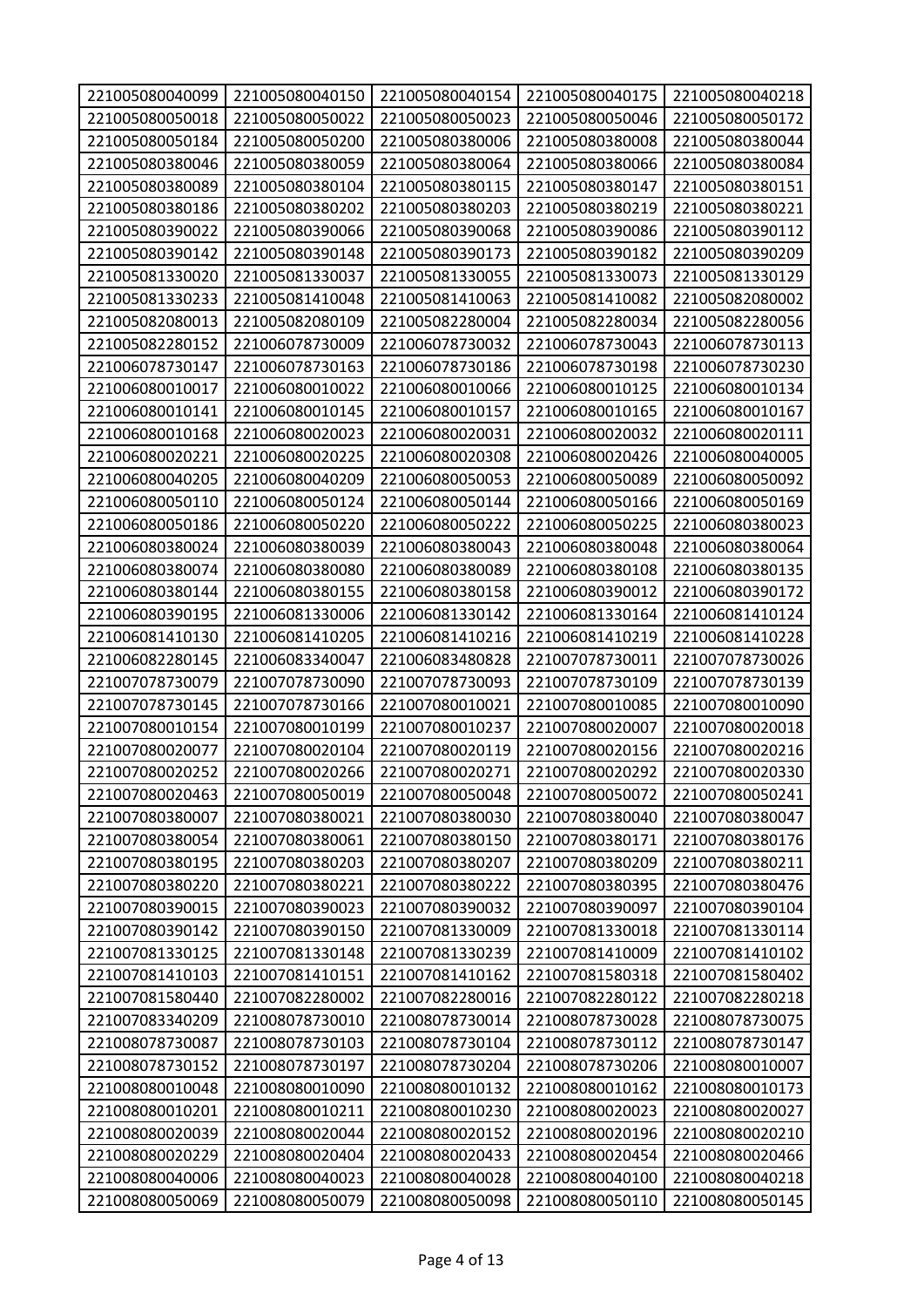| 221008080050170 | 221008080050199 | 221008080050210 | 221008080050234 | 221008080380007 |
|-----------------|-----------------|-----------------|-----------------|-----------------|
| 221008080380018 | 221008080380047 | 221008080380048 | 221008080380049 | 221008080380053 |
| 221008080380055 | 221008080380057 | 221008080380058 | 221008080380069 | 221008080380088 |
| 221008080380099 | 221008080380100 | 221008080380102 | 221008080380121 | 221008080380132 |
| 221008080380163 | 221008080380166 | 221008080380168 | 221008080380170 | 221008080380183 |
| 221008080380205 | 221008080390012 | 221008080390026 | 221008080390065 | 221008080390090 |
| 221008080390097 | 221008080390120 | 221008080390130 | 221008080390237 | 221008081330088 |
| 221008081330144 | 221008081330156 | 221008081330158 | 221008081330165 | 221008081330211 |
| 221008081410008 | 221008081410070 | 221008081410111 | 221008081410155 | 221008082080043 |
| 221008082280074 | 221008082280165 | 221008083340030 | 221008083480384 | 221009078730028 |
| 221009078730048 | 221009078730094 | 221009078730122 | 221009078730176 | 221009078730190 |
| 221009078730225 | 221009078730227 | 221009078730233 | 221009080010081 | 221009080010088 |
| 221009080010127 | 221009080010135 | 221009080010141 | 221009080010146 | 221009080010185 |
| 221009080010238 | 221009080020045 | 221009080020207 | 221009080020291 | 221009080020395 |
| 221009080020460 | 221009080040001 | 221009080040232 | 221009080050005 | 221009080050012 |
| 221009080050020 | 221009080050067 | 221009080050103 | 221009080050136 | 221009080050145 |
| 221009080050193 | 221009080050215 | 221009080050224 | 221009080380014 | 221009080380033 |
| 221009080380034 | 221009080380060 | 221009080380062 | 221009080380084 | 221009080380103 |
| 221009080380164 | 221009080380184 | 221009080380216 | 221009080380220 | 221009080390017 |
| 221009080390041 | 221009080390049 | 221009080390059 | 221009080390114 | 221009080390124 |
| 221009080390183 | 221009080390184 | 221009080390204 | 221009080390237 | 221009081330059 |
| 221009081330103 | 221009081330108 | 221009081330155 | 221009081330163 | 221009081410048 |
| 221009081410085 | 221009081410121 | 221009082280057 | 221009082280189 | 221009082280196 |
| 221009083340140 | 221010078730009 | 221010078730042 | 221010078730056 | 221010078730057 |
| 221010078730058 | 221010078730066 | 221010078730126 | 221010078730133 | 221010078730205 |
| 221010078730219 | 221010080010086 | 221010080010163 | 221010080010199 | 221010080020060 |
| 221010080020075 | 221010080020096 | 221010080020105 | 221010080020138 | 221010080020246 |
| 221010080020481 | 221010080040061 | 221010080040075 | 221010080040080 | 221010080040196 |
| 221010080050017 | 221010080050181 | 221010080050198 | 221010080050225 | 221010080380008 |
| 221010080380015 | 221010080380030 | 221010080380032 | 221010080380047 | 221010080380050 |
| 221010080380073 | 221010080380082 | 221010080380121 | 221010080380143 | 221010080380145 |
| 221010080380169 | 221010080380171 | 221010080380201 | 221010080390019 | 221010080390087 |
| 221010080390106 | 221010080390123 | 221010080390130 | 221010080390134 | 221010080390157 |
| 221010080390183 | 221010080390187 | 221010081330017 | 221010081330129 | 221010081330205 |
| 221010081410042 | 221010081410093 | 221010081410115 | 221010081410141 | 221010081410160 |
| 221010082280034 | 221010082280099 | 221011078730023 | 221011078730025 | 221011078730042 |
| 221011078730052 | 221011078730067 | 221011078730075 | 221011078730095 | 221011078730113 |
| 221011078730134 | 221011078730156 | 221011078730197 | 221011078730200 | 221011078730217 |
| 221011078730228 | 221011080010003 | 221011080010026 | 221011080010031 | 221011080010081 |
| 221011080010082 | 221011080010091 | 221011080010110 | 221011080010112 | 221011080010127 |
| 221011080010212 | 221011080010234 | 221011080020014 | 221011080020015 | 221011080020040 |
| 221011080020050 | 221011080020082 | 221011080020103 | 221011080020124 | 221011080020126 |
| 221011080020174 | 221011080020193 | 221011080020199 | 221011080020213 | 221011080020214 |
| 221011080020230 | 221011080020242 | 221011080020250 | 221011080020323 | 221011080020338 |
| 221011080020380 | 221011080020439 | 221011080040016 | 221011080050032 | 221011080050100 |
| 221011080050177 | 221011080050196 | 221011080050236 | 221011080380013 | 221011080380024 |
| 221011080380038 | 221011080380098 | 221011080380139 | 221011080380148 | 221011080390002 |
| 221011080390013 | 221011080390090 | 221011080390091 | 221011080390133 | 221011080390141 |
| 221011080390215 | 221011080390231 | 221011080390236 | 221011081330023 | 221011081330026 |
| 221011081330095 | 221011081330113 | 221011081330188 | 221011081330211 | 221011081330229 |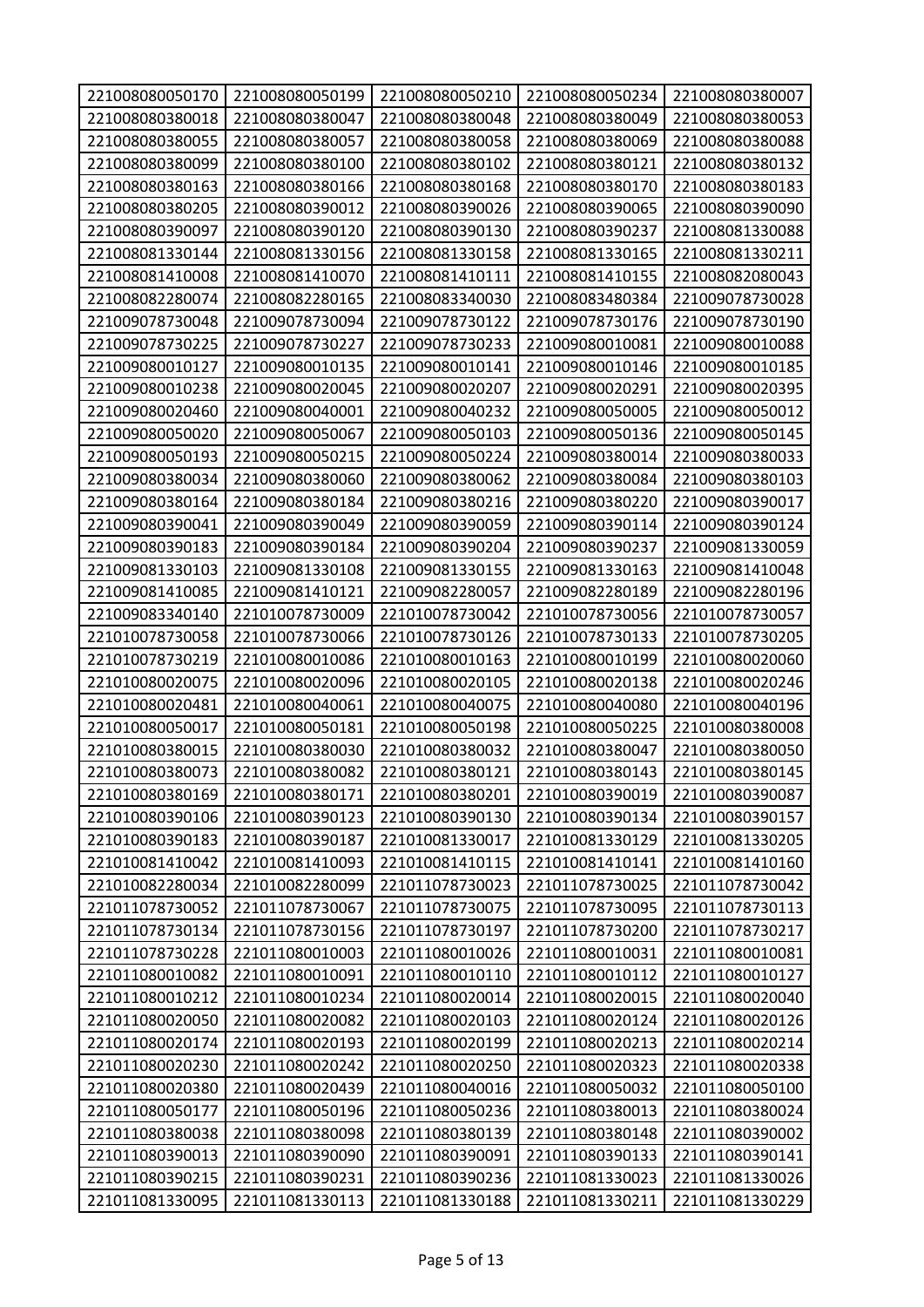| 221011081410009 | 221011081410018 | 221011081410036 | 221011081410088 | 221011081410170 |
|-----------------|-----------------|-----------------|-----------------|-----------------|
| 221011081580044 | 221011082280069 | 221011082280073 | 221011082280095 | 221012078730009 |
| 221012078730013 | 221012078730016 | 221012078730023 | 221012078730028 | 221012078730037 |
| 221012078730049 | 221012078730078 | 221012078730087 | 221012078730100 | 221012078730161 |
| 221012078730169 | 221012078730183 | 221012078730186 | 221012078730200 | 221012078730205 |
| 221012078730234 | 221012080010092 | 221012080010105 | 221012080010135 | 221012080010192 |
| 221012080010199 | 221012080010233 | 221012080020116 | 221012080020150 | 221012080020187 |
| 221012080020204 | 221012080020218 | 221012080020285 | 221012080020312 | 221012080020315 |
| 221012080020491 | 221012080040016 | 221012080040053 | 221012080040100 | 221012080040102 |
| 221012080040107 | 221012080040122 | 221012080040147 | 221012080040187 | 221012080040201 |
| 221012080050069 | 221012080050159 | 221012080050173 | 221012080050175 | 221012080050203 |
| 221012080050224 | 221012080050235 | 221012080050239 | 221012080390018 | 221012080390073 |
| 221012080390082 | 221012080390111 | 221012080390116 | 221012080390117 | 221012080390127 |
| 221012080390148 | 221012080390152 | 221012080390181 | 221012080390201 | 221012080390205 |
| 221012080390213 | 221012081330127 | 221012081330166 | 221012081330178 | 221012081330226 |
| 221012081330231 | 221012081410025 | 221012081410040 | 221012081410053 | 221012081410056 |
| 221012081410098 | 221012082080189 | 221012082280009 | 221012082280171 | 221012082280224 |
| 221012082280234 | 221013078730023 | 221013078730046 | 221013078730058 | 221013078730075 |
| 221013078730085 | 221013078730127 | 221013078730143 | 221013078730175 | 221013078730185 |
| 221013078730194 | 221013078730229 | 221013078730232 | 221013080010113 | 221013080010122 |
| 221013080010132 | 221013080010167 | 221013080010168 | 221013080010174 | 221013080010177 |
| 221013080010187 | 221013080020043 | 221013080020052 | 221013080020066 | 221013080020113 |
| 221013080020207 | 221013080020230 | 221013080020240 | 221013080020313 | 221013080020335 |
| 221013080020390 | 221013080020407 | 221013080040001 | 221013080040006 | 221013080040031 |
| 221013080040046 | 221013080040066 | 221013080040068 | 221013080040088 | 221013080040095 |
| 221013080040114 | 221013080040136 | 221013080040143 | 221013080040144 | 221013080040145 |
| 221013080040153 | 221013080040159 | 221013080040204 | 221013080040211 | 221013080040214 |
| 221013080050025 | 221013080050059 | 221013080050128 | 221013080050146 | 221013080050156 |
| 221013080050243 | 221013080390006 | 221013080390022 | 221013080390023 | 221013080390048 |
| 221013080390078 | 221013080390186 | 221013080390192 | 221013080390223 | 221013081330033 |
| 221013081330113 | 221013081330114 | 221013081330115 | 221013081330142 | 221013081330144 |
| 221013081330188 | 221013081330212 | 221013081330217 | 221013081330238 | 221013081410008 |
| 221013081410028 | 221013081410039 | 221013081410062 | 221013081410072 | 221013081410089 |
| 221013082280020 | 221013082280027 | 221013082280080 | 221013082280118 | 221013082280164 |
| 221013082280175 | 221013083480932 | 221014078730011 | 221014078730084 | 221014078730090 |
| 221014078730118 | 221014078730131 | 221014078730152 | 221014078730159 | 221014078730195 |
| 221014078730212 | 221014078730228 | 221014078730230 | 221014078730234 | 221014080010015 |
| 221014080010023 | 221014080010038 | 221014080010064 | 221014080010068 | 221014080010093 |
| 221014080010235 | 221014080020025 | 221014080020106 | 221014080020181 | 221014080020339 |
| 221014080020387 | 221014080020591 | 221014080040040 | 221014080040041 | 221014080040070 |
| 221014080040075 | 221014080040094 | 221014080040108 | 221014080040120 | 221014080040135 |
| 221014080040147 | 221014080040158 | 221014080040164 | 221014080040212 | 221014080050032 |
| 221014080050139 | 221014080050159 | 221014080050160 | 221014080050209 | 221014080050230 |
| 221014080050235 | 221014080380069 | 221014080390014 | 221014080390023 | 221014080390038 |
| 221014080390040 | 221014080390059 | 221014080390063 | 221014080390068 | 221014080390083 |
| 221014080390088 | 221014080390096 | 221014080390100 | 221014080390104 | 221014080390105 |
| 221014080390110 | 221014080390129 | 221014080390148 | 221014080390225 | 221014081330036 |
| 221014081330048 | 221014081330049 | 221014081330055 | 221014081330068 | 221014081330105 |
| 221014081330117 | 221014081330126 | 221014081330175 | 221014081410037 | 221014081410097 |
| 221014081410177 | 221014081410199 | 221014081410224 | 221014081580259 | 221014082080135 |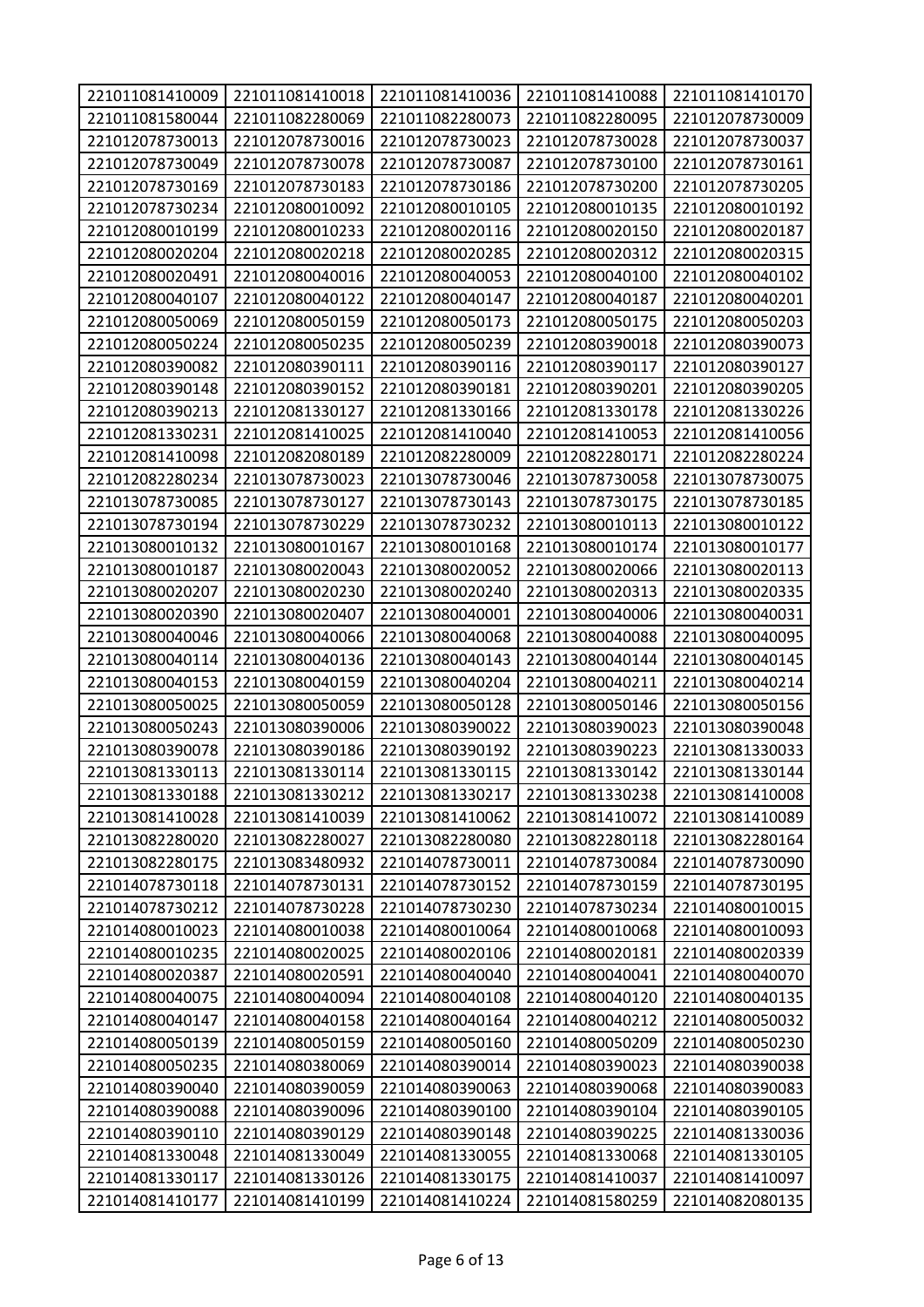| 221014082280014 | 221014082280041                    | 221014082280061                    | 221014082280095                    | 221014083480134                    |
|-----------------|------------------------------------|------------------------------------|------------------------------------|------------------------------------|
| 221014083480876 | 221015078730020                    | 221015078730028                    | 221015078730035                    | 221015078730037                    |
| 221015078730104 | 221015078730111                    | 221015078730147                    | 221015078730170                    | 221015078730174                    |
| 221015078730177 | 221015078730180                    | 221015078730204                    | 221015080010033                    | 221015080010048                    |
| 221015080010076 | 221015080010103                    | 221015080010131                    | 221015080010153                    | 221015080010165                    |
| 221015080010166 | 221015080010182                    | 221015080010191                    | 221015080010210                    | 221015080010235                    |
| 221015080010236 | 221015080020001                    | 221015080020013                    | 221015080020021                    | 221015080020075                    |
| 221015080020076 | 221015080020083                    | 221015080020095                    | 221015080020097                    | 221015080020108                    |
| 221015080020148 | 221015080020176                    | 221015080020193                    | 221015080020194                    | 221015080020228                    |
| 221015080020426 | 221015080020430                    | 221015080020637                    | 221015080040037                    | 221015080040039                    |
| 221015080040052 | 221015080040069                    | 221015080040072                    | 221015080040164                    | 221015080040182                    |
| 221015080040197 | 221015080040201                    | 221015080040229                    | 221015080050094                    | 221015080380156                    |
| 221015080380196 | 221015080390003                    | 221015080390009                    | 221015080390029                    | 221015080390038                    |
| 221015080390070 | 221015080390100                    | 221015080390107                    | 221015080390110                    | 221015080390135                    |
| 221015080390155 | 221015080390159                    | 221015080390166                    | 221015080390170                    | 221015080390215                    |
| 221015081330023 | 221015081330090                    | 221015081330208                    | 221015081330220                    | 221015081330227                    |
| 221015081330236 | 221015081410021                    | 221015081410161                    | 221015081410192                    | 221015083480453                    |
| 221016078730019 | 221016078730079                    | 221016078730133                    | 221016078730135                    | 221016078730145                    |
| 221016078730163 | 221016078730209                    | 221016078730215                    | 221016080010008                    | 221016080010045                    |
| 221016080010069 | 221016080010104                    | 221016080010117                    | 221016080010142                    | 221016080010148                    |
| 221016080010165 | 221016080010177                    | 221016080010183                    | 221016080010198                    | 221016080010200                    |
| 221016080010202 | 221016080010203                    | 221016080020011                    | 221016080020021                    | 221016080020037                    |
| 221016080020083 | 221016080020085                    | 221016080020197                    | 221016080020261                    | 221016080020330                    |
| 221016080020400 | 221016080020450                    | 221016080020461                    | 221016080040020                    | 221016080040082                    |
| 221016080040089 | 221016080040097                    | 221016080040190                    | 221016080380296                    | 221016080390023                    |
| 221016080390024 | 221016080390026                    | 221016080390034                    | 221016080390040                    | 221016080390060                    |
| 221016080390086 | 221016080390093                    | 221016080390115                    | 221016080390144                    | 221016080390187                    |
| 221016080390192 | 221016080390216                    | 221016081330069                    | 221016081330157                    | 221016081330159                    |
| 221016081330188 | 221016081330207                    | 221016081410091                    | 221016081410118                    | 221016081410131                    |
| 221016081410181 | 221016081410189                    | 221017078730003                    | 221017078730016                    | 221017078730019                    |
| 221017078730060 | 221017078730067                    | 221017078730128                    | 221017078730160                    | 221017078730178                    |
| 221017078730198 | 221017080010046                    | 221017080010047                    | 221017080010062                    | 221017080010063                    |
| 221017080010078 | 221017080010117                    | 221017080010134                    | 221017080010169                    | 221017080010170                    |
| 221017080010241 | 221017080010242                    | 221017080020003                    | 221017080020239                    | 221017080020274                    |
| 221017080020389 | 221017080020440                    | 221017080020447                    | 221017080040023                    | 221017080040035                    |
| 221017080040056 | 221017080040060                    | 221017080040161                    | 221017080040166                    | 221017080040182                    |
| 221017080040186 | 221017080040212                    | 221017080040215                    | 221017080380035                    | 221017080380156                    |
| 221017080390010 | 221017080390011                    | 221017080390052                    | 221017080390066                    | 221017080390124                    |
| 221017080390176 | 221017080390199                    | 221017081330020                    | 221017081330029                    | 221017081330046                    |
| 221017081330049 | 221017081330077                    | 221017081330134                    | 221017081330169                    | 221017081410052                    |
| 221017081410092 | 221017081410183                    | 221017083480193                    | 221018078730012                    | 221018078730021                    |
| 221018078730025 | 221018078730031                    | 221018078730083                    | 221018078730112                    | 221018078730115                    |
| 221018078730153 | 221018078730162                    | 221018078730171                    | 221018078730188                    | 221018078730193                    |
| 221018078730211 | 221018080010054                    | 221018080010056                    | 221018080010060                    | 221018080010089                    |
| 221018080010092 | 221018080010094                    | 221018080010107                    | 221018080010114                    | 221018080010151                    |
| 221018080010158 | 221018080010185                    | 221018080010193                    | 221018080010206                    | 221018080010232                    |
| 221018080020025 | 221018080020058                    | 221018080020063                    | 221018080020067                    | 221018080020069                    |
| 221018080020115 | 221018080020145                    | 221018080020150                    | 221018080020158                    | 221018080020159                    |
| 221018080020278 |                                    |                                    |                                    |                                    |
| 221018080040077 | 221018080040005<br>221018080040085 | 221018080040009<br>221018080040095 | 221018080040023<br>221018080040136 | 221018080040033<br>221018080040147 |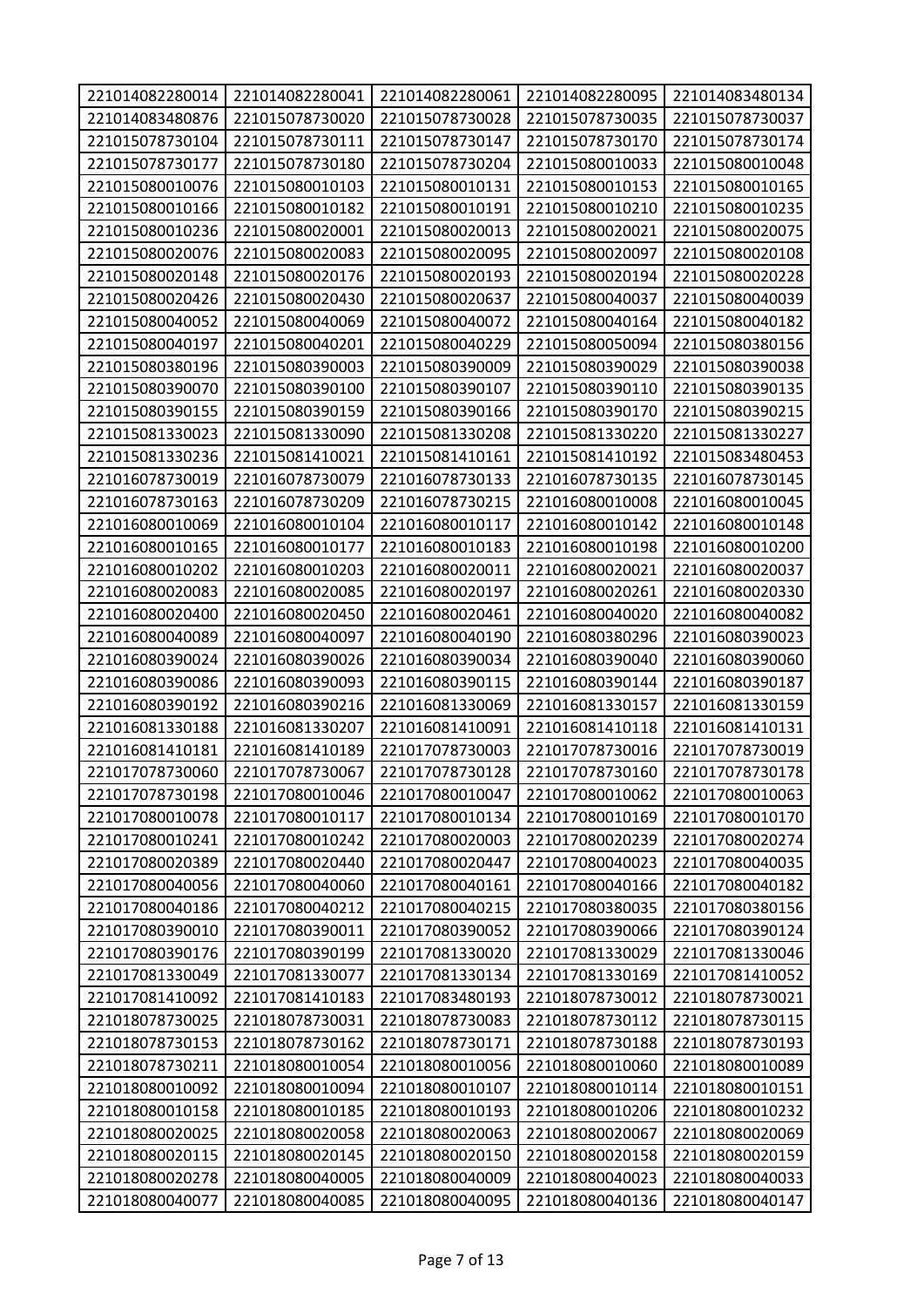| 221018080040166 | 221018080040171 | 221018080040189 | 221018080040221 | 221018080040239 |
|-----------------|-----------------|-----------------|-----------------|-----------------|
| 221018080050021 | 221018080050022 | 221018080050023 | 221018080050026 | 221018080050128 |
| 221018080050147 | 221018080050148 | 221018080050162 | 221018080050166 | 221018080050179 |
| 221018080050190 | 221018080380010 | 221018080380030 | 221018080380031 | 221018080380091 |
| 221018080380109 | 221018080380173 | 221018080380190 | 221018080380199 | 221018080380395 |
| 221018080390048 | 221018080390059 | 221018080390083 | 221018080390166 | 221018080390179 |
| 221018080390197 | 221018080390217 | 221018081330018 | 221018081330059 | 221018081330104 |
| 221018081330157 | 221018081330181 | 221018081410009 | 221018081410043 | 221018081410065 |
| 221018081410089 | 221018081410131 | 221018081580087 | 221018081580329 | 221018081580371 |
| 221018082080073 | 221018082080079 | 221018082080157 | 221018082080178 | 221018082080199 |
| 221018082080206 | 221018082080222 | 221018082280006 | 221018082280104 | 221018082280157 |
| 221018082280170 | 221018082280236 | 221019078730021 | 221019078730073 | 221019078730111 |
| 221019078730149 | 221019078730153 | 221019078730157 | 221019078730168 | 221019078730205 |
| 221019078730222 | 221019078730229 | 221019080010044 | 221019080010074 | 221019080010097 |
| 221019080010110 | 221019080010154 | 221019080010196 | 221019080010215 | 221019080020160 |
| 221019080020168 | 221019080020180 | 221019080020254 | 221019080020266 | 221019080020421 |
| 221019080020691 | 221019080040003 | 221019080040004 | 221019080040005 | 221019080040007 |
| 221019080040018 | 221019080040048 | 221019080040082 | 221019080040096 | 221019080040097 |
| 221019080040099 | 221019080040126 | 221019080040172 | 221019080040214 | 221019080050039 |
| 221019080050053 | 221019080380242 | 221019080390001 | 221019080390020 | 221019080390030 |
| 221019080390139 | 221019080390142 | 221019080390150 | 221019080390156 | 221019080390169 |
| 221019080390173 | 221019080390184 | 221019080390219 | 221019080390225 | 221019080390228 |
| 221019081330086 | 221019081330093 | 221019081330095 | 221019081330232 | 221019081410020 |
| 221019081410082 | 221019081410101 | 221019081410174 | 221019081410236 | 221019081580335 |
| 221020078730017 | 221020078730046 | 221020078730062 | 221020078730071 | 221020078730130 |
| 221020078730191 | 221020078730205 | 221020078730213 | 221020080010007 | 221020080010040 |
| 221020080010059 | 221020080010106 | 221020080010114 | 221020080010117 | 221020080010137 |
| 221020080010244 | 221020080020043 | 221020080020121 | 221020080020127 | 221020080020182 |
| 221020080020213 | 221020080020308 | 221020080020332 | 221020080020393 | 221020080020409 |
| 221020080040059 | 221020080040094 | 221020080040119 | 221020080040223 | 221020080040226 |
| 221020080050057 | 221020080050109 | 221020080050146 | 221020080390026 | 221020080390070 |
| 221020080390172 | 221020080390173 | 221020080390209 | 221020080390218 | 221020080390235 |
| 221020081330030 | 221020081330048 | 221020081330052 | 221020081330125 | 221020081330134 |
| 221020081330172 | 221020081330230 | 221020081410034 | 221020081410074 | 221020081410161 |
| 221021078730041 | 221021078730057 | 221021078730067 | 221021078730069 | 221021078730092 |
| 221021078730130 | 221021078730169 | 221021078730184 | 221021078730219 | 221021078730231 |
| 221021080010014 | 221021080010062 | 221021080010077 | 221021080010104 | 221021080010107 |
| 221021080010123 | 221021080010168 | 221021080010172 | 221021080010186 | 221021080010190 |
| 221021080020011 | 221021080020028 | 221021080020041 | 221021080020110 | 221021080020153 |
| 221021080020248 | 221021080020318 | 221021080020399 | 221021080020428 | 221021080020460 |
| 221021080020463 | 221021080040001 | 221021080040107 | 221021080040141 | 221021080040167 |
| 221021080040197 | 221021080040212 | 221021080040232 | 221021080050014 | 221021080050019 |
| 221021080050110 | 221021080050117 | 221021080050213 | 221021080050219 | 221021080380449 |
| 221021080390018 | 221021080390020 | 221021080390024 | 221021080390040 | 221021080390047 |
| 221021080390072 | 221021080390082 | 221021080390117 | 221021080390132 | 221021080390147 |
| 221021080390165 | 221021080390180 | 221021080390184 | 221021080390186 | 221021080390227 |
| 221021080390228 | 221021081330010 | 221021081330017 | 221021081330125 | 221021081330133 |
| 221021081330143 | 221021081330162 | 221021081330163 | 221021081330186 | 221021081330193 |
| 221021081330225 | 221021081410006 | 221021081410020 | 221021081410023 | 221021081410047 |
| 221021081410145 | 221021081410168 | 221021081410198 | 221021081410209 | 221022078730016 |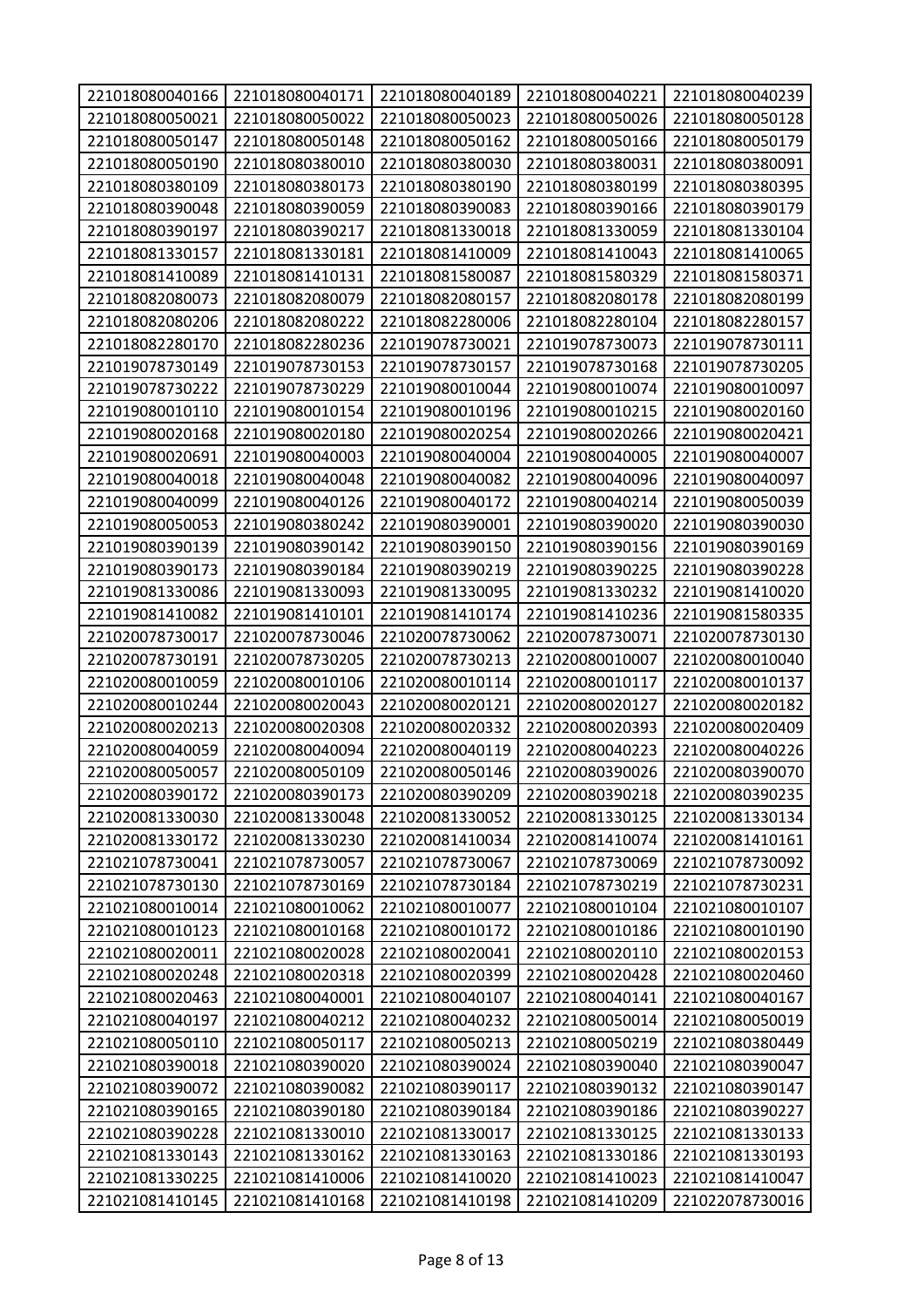| 221022078730017 | 221022078730047 | 221022078730049 | 221022078730066 | 221022078730104 |
|-----------------|-----------------|-----------------|-----------------|-----------------|
| 221022078730179 | 221022078730218 | 221022078730225 | 221022078730227 | 221022078730229 |
| 221022080010044 | 221022080010083 | 221022080010100 | 221022080010136 | 221022080010142 |
| 221022080010226 | 221022080020146 | 221022080020150 | 221022080020157 | 221022080020196 |
| 221022080020347 | 221022080020438 | 221022080020440 | 221022080040001 | 221022080040027 |
| 221022080040039 | 221022080040098 | 221022080040113 | 221022080040116 | 221022080040137 |
| 221022080040140 | 221022080040156 | 221022080040164 | 221022080040173 | 221022080040180 |
| 221022080040192 | 221022080040199 | 221022080040231 | 221022080050016 | 221022080050061 |
| 221022080050072 | 221022080050139 | 221022080380347 | 221022080390024 | 221022080390049 |
| 221022080390066 | 221022080390136 | 221022080390201 | 221022080390236 | 221022081330063 |
| 221022081330138 | 221022081330176 | 221022081410130 | 221023078730022 | 221023078730042 |
| 221023078730070 | 221023078730094 | 221023078730103 | 221023078730121 | 221023078730124 |
| 221023078730193 | 221023078730203 | 221023078730221 | 221023078730225 | 221023078730229 |
| 221023080010002 | 221023080010024 | 221023080010052 | 221023080010072 | 221023080010176 |
| 221023080020024 | 221023080020029 | 221023080020161 | 221023080020181 | 221023080020199 |
| 221023080020226 | 221023080020231 | 221023080020237 | 221023080020337 | 221023080020370 |
| 221023080020404 | 221023080040083 | 221023080040087 | 221023080040098 | 221023080040123 |
| 221023080040172 | 221023080040179 | 221023080040236 | 221023080050063 | 221023080050079 |
| 221023080050087 | 221023080050192 | 221023080390017 | 221023080390018 | 221023080390035 |
| 221023080390038 | 221023080390063 | 221023080390070 | 221023080390093 | 221023080390107 |
| 221023080390112 | 221023080390135 | 221023080390169 | 221023080390171 | 221023080390179 |
| 221023080390187 | 221023080390191 | 221023080390199 | 221023080390204 | 221023081330009 |
| 221023081330077 | 221023081330088 | 221023081330236 | 221023081330237 | 221023081410004 |
| 221023081410027 | 221023081410047 | 221023081410053 | 221023081410056 | 221023081410092 |
| 221023081410168 | 221023081410169 | 221023081410180 | 221023081580174 | 221024078730036 |
| 221024078730079 | 221024078730095 | 221024078730180 | 221024078730183 | 221024078730192 |
| 221024078730199 | 221024078730204 | 221024078730206 | 221024080010028 | 221024080010063 |
| 221024080010070 | 221024080010091 | 221024080010156 | 221024080010180 | 221024080010242 |
| 221024080020043 | 221024080020045 | 221024080020058 | 221024080020069 | 221024080020090 |
| 221024080020097 | 221024080020126 | 221024080020144 | 221024080020162 | 221024080020177 |
| 221024080020224 | 221024080040111 | 221024080040119 | 221024080040125 | 221024080040127 |
| 221024080040133 | 221024080040205 | 221024080040206 | 221024080040216 | 221024080040229 |
| 221024080040236 | 221024080050042 | 221024080380288 | 221024080380325 | 221024080390028 |
| 221024080390090 | 221024080390129 | 221024080390142 | 221024080390186 | 221024080390207 |
| 221024080390228 | 221024080390237 | 221024081330070 | 221024081330154 | 221024081330211 |
| 221024081410058 | 221024081410109 | 221024081410132 | 221024081410158 | 221024081410208 |
| 221024081410219 | 221024081580320 | 221024083480198 | 221025078730051 | 221025078730091 |
| 221025078730139 | 221025078730192 | 221025078730198 | 221025078730209 | 221025080010090 |
| 221025080010134 | 221025080010161 | 221025080010170 | 221025080010214 | 221025080020042 |
| 221025080020045 | 221025080020047 | 221025080020067 | 221025080020087 | 221025080020088 |
| 221025080020113 | 221025080020122 | 221025080020124 | 221025080020149 | 221025080020150 |
| 221025080020156 | 221025080020195 | 221025080020200 | 221025080040003 | 221025080040016 |
| 221025080040033 | 221025080040079 | 221025080040081 | 221025080040107 | 221025080040113 |
| 221025080040138 | 221025080040156 | 221025080040160 | 221025080040181 | 221025080040199 |
| 221025080040219 | 221025080040229 | 221025080040233 | 221025080050010 | 221025080050012 |
| 221025080050055 | 221025080380144 | 221025080380351 | 221025080390034 | 221025080390095 |
| 221025080390155 | 221025080390173 | 221025080390200 | 221025080390218 | 221025081330063 |
| 221025081330115 | 221025081330158 | 221025081330191 | 221025081330219 | 221025081410030 |
| 221025081410075 | 221026078730007 | 221026078730016 | 221026078730044 | 221026078730098 |
| 221026078730115 | 221026078730153 | 221026078730174 | 221026078730175 | 221026080010050 |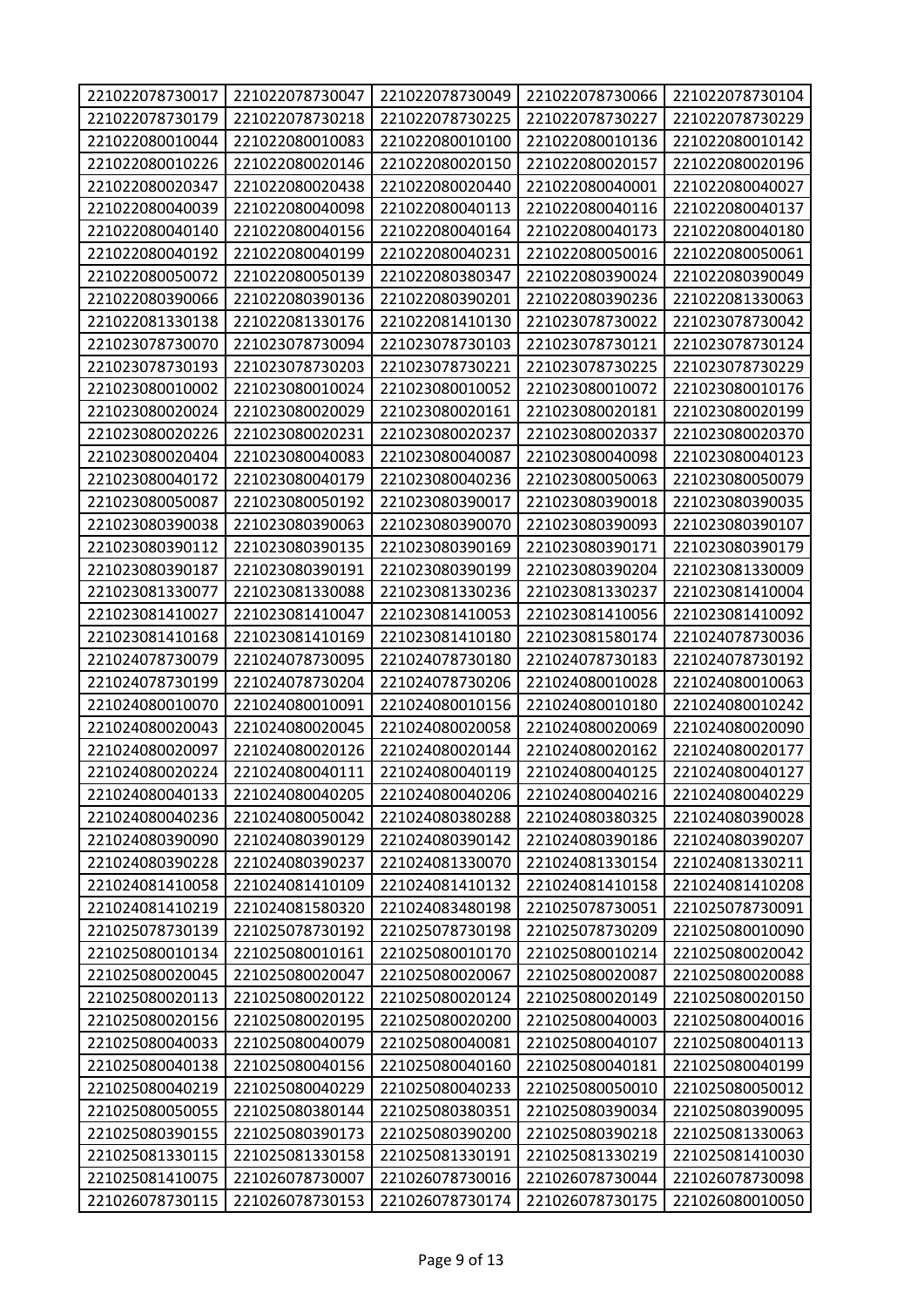| 221026080010062 | 221026080010078 | 221026080010120 | 221026080010147 | 221026080010149 |
|-----------------|-----------------|-----------------|-----------------|-----------------|
| 221026080010216 | 221026080020012 | 221026080020080 | 221026080020103 | 221026080020104 |
| 221026080020132 | 221026080020133 | 221026080020139 | 221026080020143 | 221026080020173 |
| 221026080020192 | 221026080020539 | 221026080020680 | 221026080020719 | 221026080040007 |
| 221026080040010 | 221026080040012 | 221026080040019 | 221026080040023 | 221026080040030 |
| 221026080040039 | 221026080040045 | 221026080040053 | 221026080040063 | 221026080040068 |
| 221026080040069 | 221026080040072 | 221026080040086 | 221026080040113 | 221026080040138 |
| 221026080040174 | 221026080040202 | 221026080050077 | 221026080050145 | 221026080050238 |
| 221026080380096 | 221026080380461 | 221026080390104 | 221026080390124 | 221026080390233 |
| 221026081330176 | 221026081330204 | 221026081330220 | 221026081410010 | 221026081410020 |
| 221026081410037 | 221026081410060 | 221026081410105 | 221026081410170 | 221027078730089 |
| 221027078730097 | 221027078730238 | 221027080010005 | 221027080010039 | 221027080010054 |
| 221027080010057 | 221027080010143 | 221027080010217 | 221027080020010 | 221027080020098 |
| 221027080020194 | 221027080020390 | 221027080040001 | 221027080040036 | 221027080040039 |
| 221027080040089 | 221027080040090 | 221027080040105 | 221027080040130 | 221027080050004 |
| 221027080050043 | 221027080380011 | 221027080380210 | 221027080390102 | 221027080390116 |
| 221027080390130 | 221027080390154 | 221027081330007 | 221027081330008 | 221027081330012 |
| 221027081330014 | 221027081330056 | 221027081330093 | 221027081330123 | 221027081330170 |
| 221027081330195 | 221027081410005 | 221027081410020 | 221027081410156 | 221027081410205 |
| 221027081580158 | 221028078730040 | 221028078730081 | 221028078730159 | 221028078730187 |
| 221028078730191 | 221028078730195 | 221028078730209 | 221028078730229 | 221028080010008 |
| 221028080010045 | 221028080010090 | 221028080010092 | 221028080010100 | 221028080010107 |
| 221028080010213 | 221028080020035 | 221028080020060 | 221028080020063 | 221028080020135 |
| 221028080020185 | 221028080020216 | 221028080380108 | 221028080390003 | 221028080390046 |
| 221028080390056 | 221028080390080 | 221028080390105 | 221028080390143 | 221028080390215 |
| 221028081330010 | 221028081330023 | 221028081330027 | 221028081330029 | 221028081330177 |
| 221028081330178 | 221028081330208 | 221028081330216 | 221028081410124 | 221028081410136 |
| 221028081410188 | 221029078730078 | 221029078730089 | 221029078730090 | 221029078730139 |
| 221029078730144 | 221029078730152 | 221029078730166 | 221029080010030 | 221029080010100 |
| 221029080010153 | 221029080010166 | 221029080010176 | 221029080010185 | 221029080010188 |
| 221029080020032 | 221029080020044 | 221029080020108 | 221029080020110 | 221029080020150 |
| 221029080020153 | 221029080020177 | 221029080050003 | 221029080050013 | 221029080380145 |
| 221029080390010 | 221029080390046 | 221029080390047 | 221029080390077 | 221029080390143 |
| 221029080390165 | 221029080390167 | 221029080390205 | 221029080390214 | 221029081330003 |
| 221029081330031 | 221029081330055 | 221029081330119 | 221029081410074 | 221029081410109 |
| 221029081410211 | 221029081410231 | 221029081410234 | 221029082080097 | 221030078730051 |
| 221030078730108 | 221030078730132 | 221030078730136 | 221030078730139 | 221030078730148 |
| 221030078730159 | 221030078730160 | 221030078730181 | 221030078730199 | 221030078730203 |
| 221030078730220 | 221030078730222 | 221030080010015 | 221030080010032 | 221030080010073 |
| 221030080010087 | 221030080010164 | 221030080010173 | 221030080010185 | 221030080010193 |
| 221030080010202 | 221030080010214 | 221030080010215 | 221030080010238 | 221030080010244 |
| 221030080020070 | 221030080020087 | 221030080020124 | 221030080020203 | 221030080020228 |
| 221030080020235 | 221030080050009 | 221030080050041 | 221030080050064 | 221030080050119 |
| 221030080380050 | 221030080390033 | 221030080390054 | 221030080390056 | 221030080390104 |
| 221030080390125 | 221030080390128 | 221030081330035 | 221030081330036 | 221030081330094 |
| 221030081330101 | 221030081330155 | 221030081330156 | 221030081330157 | 221030081330169 |
| 221030081330174 | 221030081410015 | 221030081410103 | 221030081410218 | 221030082280153 |
| 221033083480137 | 221033083480547 | 221033083480676 | 231001017060044 | 231001079920626 |
| 231001092450259 | 231006017600207 | 231006078900084 | 231007092610282 | 231009079920049 |
| 231009090960029 | 231009092450270 | 231011092450354 | 231012079920283 | 231012096920087 |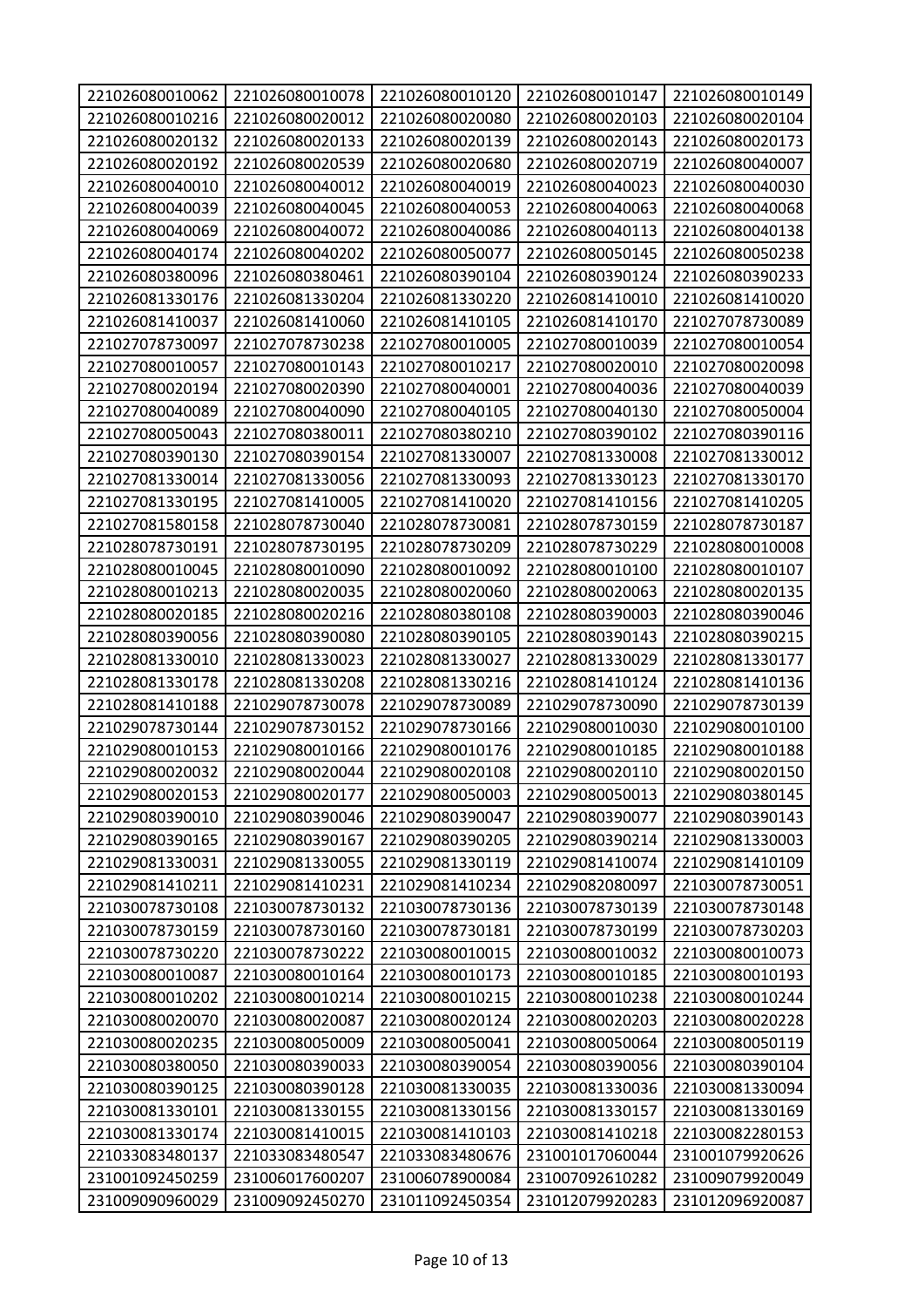| 231014080060129 | 231014092590161 | 231016079920594 | 231016096920048 | 231018096920069 |
|-----------------|-----------------|-----------------|-----------------|-----------------|
| 231018113270058 | 231019096920031 | 231020080060497 | 231020092450022 | 231021079920379 |
| 231021090960071 | 231022091160191 | 231022096920053 | 231023023270331 | 231023090960101 |
| 231023092450211 | 231024080060592 | 231025079920667 | 231025090960132 | 231025092450331 |
| 231025096920086 | 231026079920598 | 231026080060159 | 231026092450307 | 231028092450277 |
| 231028092450337 | 231029017060101 | 231029092450010 | 231029096920013 | 231030087020003 |
| 261002083200781 | 261007006920016 | 261012029040042 | 261014083720387 | 261016083890138 |
| 261016113290138 | 261023079090404 | 261028083200453 | 261028083890085 | 261029083890206 |
| 261030083890576 | 261030106370224 | 271025089740471 | 301001026750044 | 301002000880046 |
| 301002007240173 | 301002026750224 | 301002079660370 | 301002094610084 | 301002094610101 |
| 301002094610110 | 301003000880032 | 301003086050463 | 301003094610103 | 301004000880020 |
| 301004007240032 | 301004007400011 | 301004079660334 | 301004085760393 | 301004090950231 |
| 301004090970053 | 301004092350003 | 301005000880009 | 301005086060093 | 301005088410325 |
| 301005090970047 | 301005094610143 | 301006007400012 | 301006007400023 | 301006007400141 |
| 301006007400212 | 301006026180044 | 301006079660207 | 301006092390008 | 301006094610147 |
| 301007078660837 | 301007079660442 | 301007085750062 | 301007092380115 | 301007094610057 |
| 301008013860338 | 301008034690131 | 301008041800182 | 301008094660143 | 301009001580058 |
| 301009005090124 | 301009007240128 | 301009007250055 | 301009088410031 | 301009088410108 |
| 301009088610026 | 301009094610010 | 301009094610085 | 301010026750058 | 301010026750144 |
| 301010078661107 | 301010078721177 | 301010085970377 | 301010085970629 | 301011007400079 |
| 301011034690065 | 301012001530156 | 301012001580109 | 301012013860322 | 301012085760314 |
| 301012086050323 | 301013083860018 | 301014086060030 | 301014090970090 | 301017007240149 |
| 301017078720352 | 301018001180131 | 301018001180432 | 301018007240032 | 301018007400359 |
| 301018013860020 | 301019007240002 | 301019007240018 | 301019026750078 | 301019086060036 |
| 301020006610032 | 301020011110033 | 301020026750013 | 301020026750201 | 301020078660755 |
| 301020085970611 | 301020094650056 | 301021079660021 | 301022007240055 | 301022013860024 |
| 301022085970114 | 301022094610025 | 301023007240015 | 301023007400019 | 301023007400020 |
| 301023007400133 | 301023026750031 | 301023026750064 | 301023026750073 | 301023078720269 |
| 301023079660090 | 301023079660339 | 301023084810550 | 301023085970006 | 301023085970100 |
| 301024001180292 | 301024001180395 | 301024006610110 | 301024026750078 | 301024078720893 |
| 301024083660069 | 301024083860239 | 301024085760305 | 301024094620143 | 301024094650100 |
| 301025013860405 | 301025026750157 | 301025026750172 | 301025090950107 | 301025094610084 |
| 301026078660173 | 301026078720198 | 301026079660372 | 301026084810088 | 301026085100013 |
| 301026090950007 | 301026094650075 | 301026096820138 | 301027001180199 | 301027001530418 |
| 301027013860103 | 301027013860360 | 301027026750199 | 301027077590072 | 301027079660251 |
| 301027085760004 | 301028001580298 | 301028013860032 | 301028026750180 | 301028079660087 |
| 301028085970516 | 301028096820127 | 301029026750046 | 301029041800156 | 301030026750027 |
| 301030026750073 | 301030026750125 | 301030026750172 | 301030026750187 | 301030085970064 |
| 311001080030158 | 311001085540024 | 311001087800177 | 311003085880015 | 311004085670751 |
| 311004085880952 | 311004087800089 | 311005080030190 | 311007081550041 | 311009081550410 |
| 311010081550579 | 311011079980132 | 311011081550076 | 311011085540144 | 311012085880951 |
| 311015079360038 | 311016080030004 | 311018081550245 | 311019026070010 | 311019085670252 |
| 311020087460357 | 311022079980088 | 311022087460067 | 311023081550222 | 311023087800138 |
| 311024085880833 | 311026087460030 | 311027087460301 | 311027087800065 | 311029079360199 |
| 311030080220004 | 361001025780309 | 361002079860135 | 361003079070571 | 361004079070171 |
| 361006079070981 | 361007079070586 | 361007079071651 | 361007081200146 | 361008079070459 |
| 361016079060052 | 361016079080079 | 361024077430073 | 361024079070791 | 361027079070832 |
| 361028079070515 | 361028079890058 | 361029079071014 | 361029079280150 | 381001087560053 |
| 381001087560306 | 381001087990589 | 381002087630091 | 381003087990259 | 381003088600454 |
| 381004087560109 | 381004087990202 | 381004088600272 | 381006088600270 | 381007087630839 |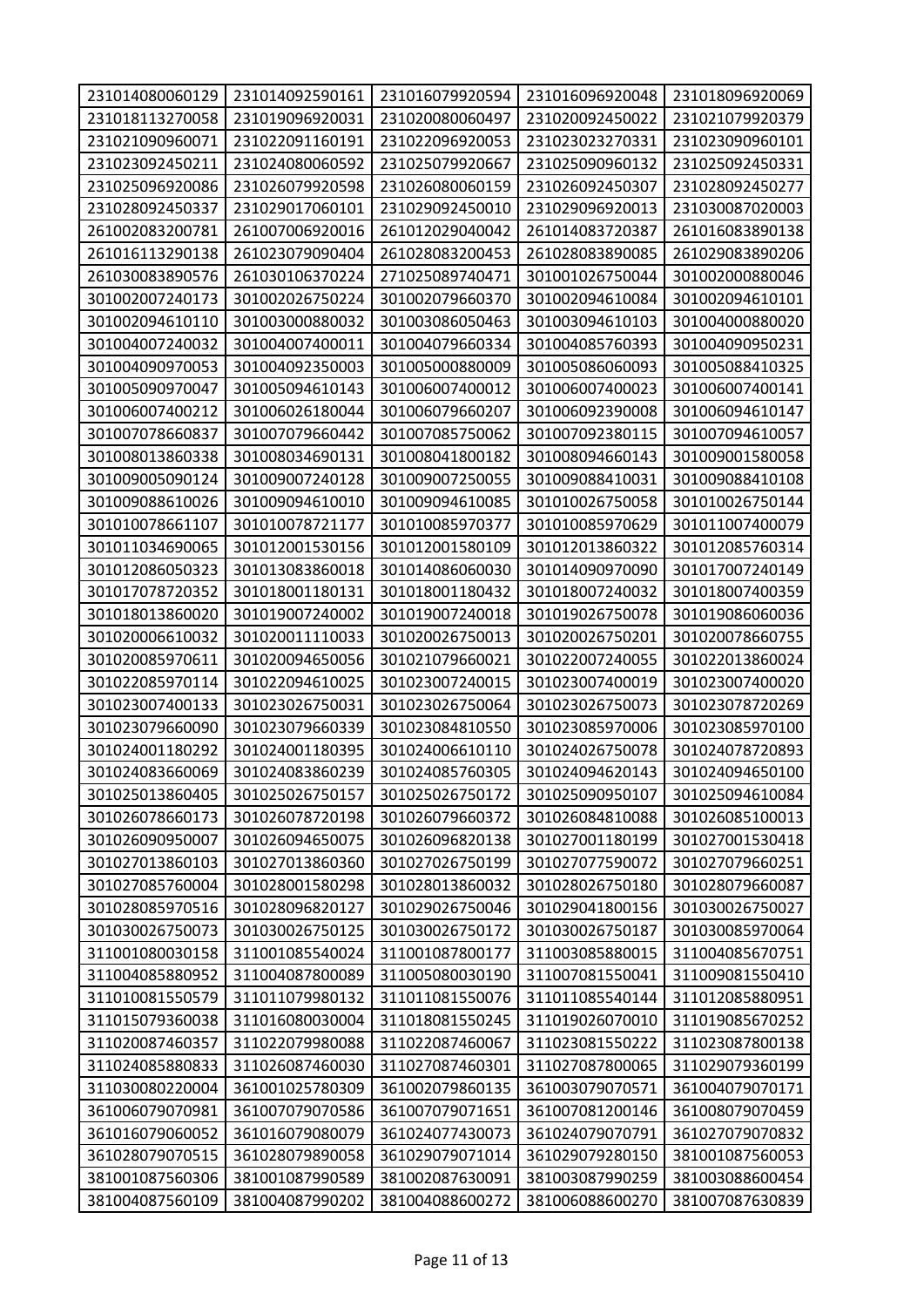| 381008077350075 | 381008087560118 | 381008087560537 | 381008088600672 | 381010088600481 |
|-----------------|-----------------|-----------------|-----------------|-----------------|
| 381011087631031 | 381012078230269 | 381012087990379 | 381013087560025 | 381014087560049 |
| 381014087990337 | 381015087560102 | 381015087560275 | 381018087560039 | 381018088600386 |
| 381019087630882 | 381020088600291 | 381023087560434 | 381023087630053 | 381024087560076 |
| 381024087630352 | 381024088600001 | 381024095370057 | 381025087560101 | 381025087560447 |
| 381025087630896 | 381025087990236 | 381025087990278 | 381025088600297 | 381026088600103 |
| 381026088600613 | 381027087560319 | 381027087630496 | 381028087990122 | 381028088600156 |
| 381030087560211 | 381030087990241 | 391001078500353 | 391001084500432 | 391001084510358 |
| 391001085710075 | 391001086100251 | 391001094050178 | 391001094050190 | 391002001410130 |
| 391002077470030 | 391002078500155 | 391003077470021 | 391003077470124 | 391003084490213 |
| 391003084500079 | 391003084500346 | 391003085710043 | 391003085710053 | 391003086100019 |
| 391003086100081 | 391003086590062 | 391004078500176 | 391004084490362 | 391004084500092 |
| 391004084500483 | 391004086650061 | 391005078500404 | 391005084490004 | 391005084500409 |
| 391005084500410 | 391005084510174 | 391005084510284 | 391005085710434 | 391005086100375 |
| 391005086100941 | 391005086650074 | 391006012750129 | 391006077470188 | 391006078500101 |
| 391006078500364 | 391006084500407 | 391006084500441 | 391006084510114 | 391007001410027 |
| 391007077470165 | 391007078500137 | 391007078500294 | 391007084500039 | 391007084510157 |
| 391007085710284 | 391008012710035 | 391008084510218 | 391008092060042 | 391008094050030 |
| 391009001410081 | 391009011180344 | 391009078500196 | 391009084500135 | 391009084510243 |
| 391009084510256 | 391010077470012 | 391010077470040 | 391010084490275 | 391010084490291 |
| 391010084490309 | 391010084510145 | 391010084510220 | 391010084510322 | 391010086100904 |
| 391010086101003 | 391011011180307 | 391011012750224 | 391011084490197 | 391011084500123 |
| 391011084500273 | 391011084510024 | 391011085710409 | 391011086100053 | 391012011180025 |
| 391012011180367 | 391012012710152 | 391012012750143 | 391012077470025 | 391012078500213 |
| 391012086640073 | 391013012710076 | 391013029740017 | 391013084500599 | 391013085710038 |
| 391013085710148 | 391013086590051 | 391013086640035 | 391013092060016 | 391013092060058 |
| 391014011180245 | 391014078500453 | 391014084500559 | 391014084510257 | 391014094050038 |
| 391015011180170 | 391015012750026 | 391015084500030 | 391015084500042 | 391015084500293 |
| 391015084500320 | 391015084510018 | 391015086650142 | 391016084490201 | 391016084500633 |
| 391016084510064 | 391016084510266 | 391016085710093 | 391016085710162 | 391017084500554 |
| 391017084510136 | 391017084510325 | 391017086100153 | 391018011180046 | 391018012750034 |
| 391018077470016 | 391018084500264 | 391018084500333 | 391018085710336 | 391018086100060 |
| 391018086640169 | 391018086650404 | 391019012710150 | 391019084500154 | 391019084500539 |
| 391019084500688 | 391020012750212 | 391020077450068 | 391020077450116 | 391020084500095 |
| 391020084500201 | 391020084500261 | 391020084500354 | 391020084510376 | 391020085710378 |
| 391020086100451 | 391021011180050 | 391021084490295 | 391021084500203 | 391021084500230 |
| 391021085710018 | 391021085710077 | 391022001410144 | 391022012710195 | 391022077470210 |
| 391022084490284 | 391022084500050 | 391022084500128 | 391022084510065 | 391022084510086 |
| 391022084510121 | 391022086100296 | 391022086650195 | 391023077470089 | 391023084500100 |
| 391023085710012 | 391023086100789 | 391024077450006 | 391024077450060 | 391024084490099 |
| 391024085710190 | 391024086100529 | 391024086640168 | 391025084490332 | 391025084500136 |
| 391026012710244 | 391026077470032 | 391026077470163 | 391026077470196 | 391026084500146 |
| 391026084500160 | 391026084510141 | 391026084510246 | 391026086100016 | 391026086100398 |
| 391026086100550 | 391026086100591 | 391026086650384 | 391027001410003 | 391027011180014 |
| 391027077470293 | 391027084490069 | 391027086590052 | 391027086590056 | 391028023980086 |
| 391028029740024 | 391028077470073 | 391028077470079 | 391028077470141 | 391028078500046 |
| 391028084500138 | 391028084500347 | 391028084510097 | 391028086650094 | 391029077450039 |
| 391029077470175 | 391029077470253 | 391029084510224 | 391029086100332 | 391029086590192 |
| 391029094860082 | 391030012710158 | 391030084490024 | 391030084500102 | 391030084510128 |
| 391033086650153 | 411011079810027 | 411015079970002 | 411033079970303 | 421002088250451 |